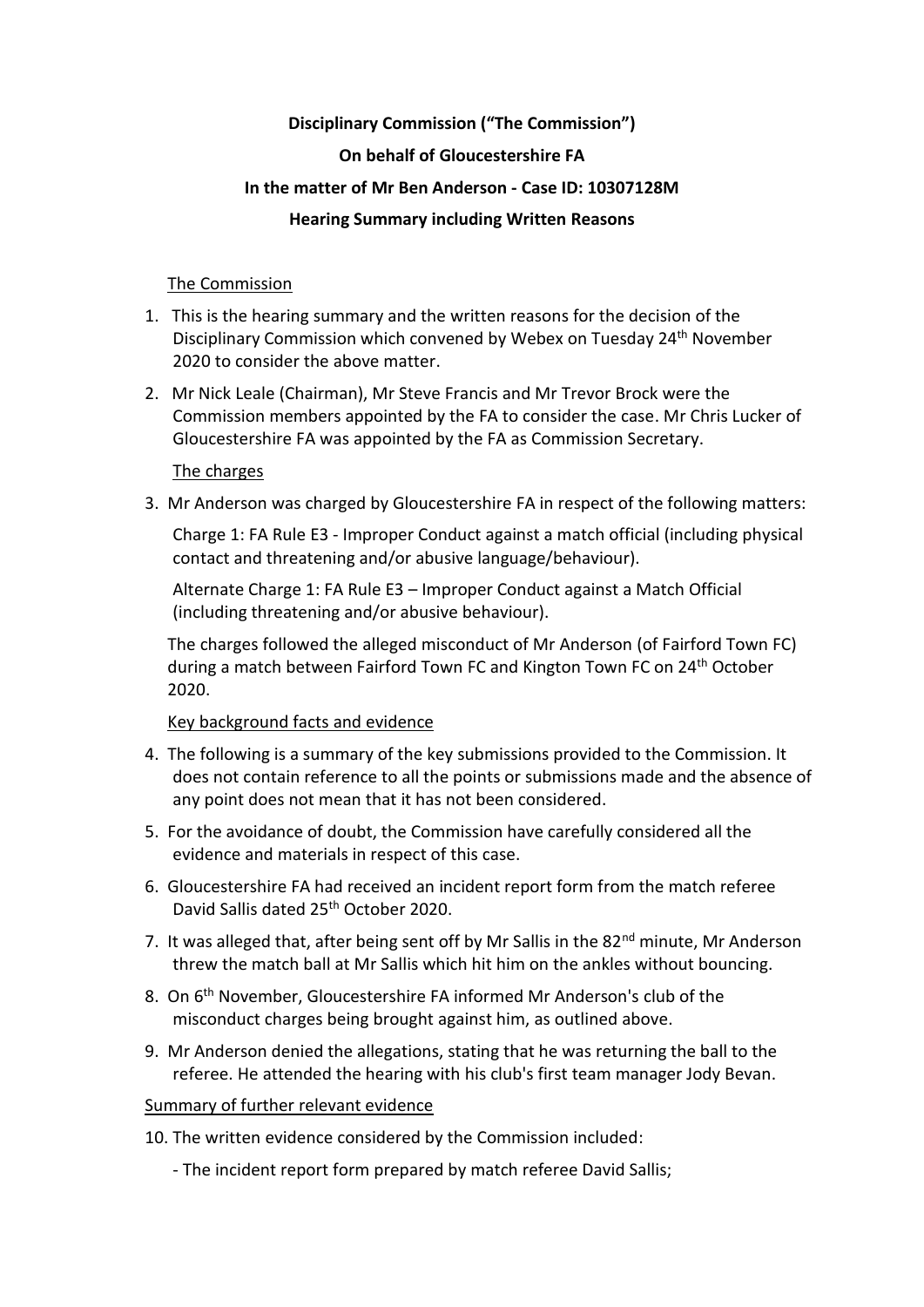- Observations dated 29<sup>th</sup> October 2020 of Fairford Town FC Secretary Nick Stevenson;

- Written response of Ben Anderson dated 19<sup>th</sup> November 2020.
- 10. The Commission heard oral evidence from:

i) David Sallis (match referee). Mr Sallis stated that Mr Anderson threw the ball towards him from what he thought was around 20 yards, from his chest area in a push throw motion. The ball made contact with his ankles on the full. No abusive language was used. Mr Sallis stated that as he had sent Mr Anderson off, he believed it was more likely that Mr Anderson threw the ball at him rather than that he was returning the ball to him.

ii) Ben Anderson. Mr Anderson stated that he picked the ball up as leaving the field of play with the sole intention of returning the ball to the referee.

iii) David Legg (Fairford Town FC Reserve Team Manager). Mr Legg stated that Mr Anderson did throw the ball towards the referee in a downward motion from his midriff area. It was not thrown in an underarm motion. Mr Legg stated that Mr Anderson's actions may have been petulant in nature. The ball did make contact with Mr Sallis.

iv) Miles Arnold (Fairford Town FC player). Mr Arnold stated that Mr Anderson, after being sent off, picked up the ball and lightly threw it at Mr Sallis with no malicious intent.

#### Decisions and reasons

- 11. The Commission carefully considered all of the written and oral evidence provided.
- 12. The burden of proof rests with the County FA.

13. The standard of proof is the civil standard; the balance of probability. In simple terms, the Commission has to be satisfied, on the evidence, that it was more likely than not that an event had occurred.

14. The Commission unanimously found the charges proved. There was no dispute that Mr Anderson threw the ball towards Mr Sallis and that the ball made contact with him. The only issue in dispute was Mr Anderson's intention. Taking the evidence as a whole and, in particular the context in which they took place in that Mr Anderson had just been sent off, the Commission were satisfied that it was more likely than not that Mr Anderson was not returning the ball to the referee and did throw the ball at Mr Sallis in an act of frustration and/or petulance.

The Commission noted that Mr Anderson's team manager Mr Legg stated that it may have been a petulant action and in a written response to Gloucestershire FA Fairford Town FC Secretary, Nick Stevenson, stated that Mr Anderson regretted his actions, wished to apologise to the referee and that his actions had been childish and brought about by his frustration at being sent off.

The Commission also accepts that the ball was thrown with a low level of force and without malicious intent. It was entirely an act of frustration, however, it is an inescapable fact that Mr Anderson's deliberate act of throwing the ball towards Mr